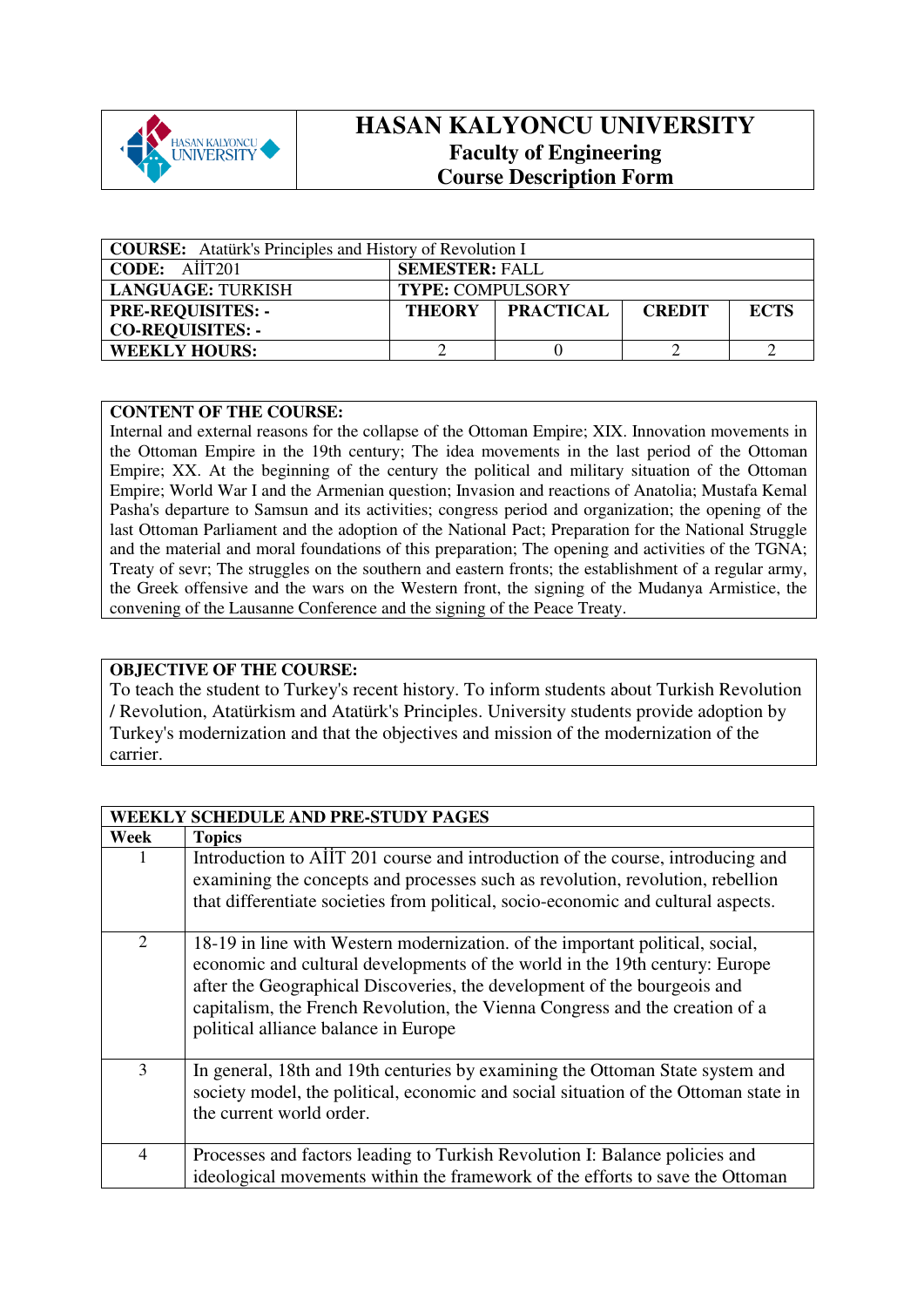|        | Empire.                                                                                                                                                                                                                 |
|--------|-------------------------------------------------------------------------------------------------------------------------------------------------------------------------------------------------------------------------|
| 5      | Processes and factors leading to Turkish Revolution II: Reform movements<br>within the problem of modernization of traditional Ottoman structure, Young<br>Turks struggle, First and Second Constitutional Monarchy.    |
| 6      | Processes and factors leading to the Turkish Revolution III: The struggle for the<br>sharing of imperialism in the early 20th century, Tripoli, Balkan Wars and the<br>conditions that brought out the First World War. |
| $\tau$ | Midterm                                                                                                                                                                                                                 |
| 8      | After Mondros Armistice: Ottoman Empire and Mustafa Kemal Pasha,<br>Resistance movements against invasions in Anatolia and Kuvayı Milliye, local<br>congress powers.                                                    |
| 9      | Mustafa Kemal Pasha's departure to Samsun and the organization studies based<br>on congresses I.                                                                                                                        |
| 10     | Mustafa Kemal Pasha's departure to Samsun and congress-based organization<br>studies II.                                                                                                                                |
| 11     | Organizing activities in Anatolia, the establishment of the Turkish Grand<br>National Assembly, 1921 Constitution, the power struggle between Istanbul and<br>Ankara and the Sevres Treaty.                             |
| 12     | War of Independence and Mudanya Armistice.                                                                                                                                                                              |
| 13     | Foreign policy during the National Struggle: Relations with Soviet Russia,<br>Britain, France, Italy and the USA.                                                                                                       |
| 14     | The consequences of the struggle of Anatolia / Ankara inside and outside: the<br>abolition of the sultanate and the Lausanne Peace Treaty.                                                                              |

**TEXTBOOK:** "1. Kemal Atatürk, Nutuk I, II, III, İstanbul, 1967. 2. Atatürk İlkeleri ve İnkılap Tarihi I, II, III, Yüksek Öğretim Kurulu Başkanlığı Yayınları, Ankara, 1990. 3. Mehmet Alpargu-İsmail Özçelik-Nuri Yavuz, Atatürk İlkeleri ve İnkılap Tarihi, Ankara, 2003. 4. Atatürk maddesi, İslam Ansiklopedisi, Millî Eğitim Bakanlığı, Ankara, 1990. 5. Atatürk İnkılabı, Kültür Bakanlığı, Ankara, 1990. 6. Atatürkçülük, I, II, III, Genelkurmay Başkanlığı, Ankara, 1983. 7. Ergün Aybars, Türkiye Cumhuriyeti Tarihi I, İzmir, 1987. 8. Meclis-i Mebusan Zabıt Cerideleri 9. Türkiye Büyük Millet Meclisi Zabıt Ceridesi **REFERENCE BOOKS:** 

| L INEFENENCE DUUIND. |  |
|----------------------|--|
|                      |  |
|                      |  |

| <b>EVALUATION SYSTEM:</b> |                 |                |
|---------------------------|-----------------|----------------|
| <b>IN-TERM STUDIES</b>    | <b>QUANTITY</b> | PERCENTAGE (%) |
| Midterm Exam              |                 | 40             |
| Homework                  |                 |                |
| Laboratory works          |                 |                |
| Quiz                      |                 |                |
| Final Exam                |                 | 60             |
| <b>TOTAL</b>              |                 | 100            |
| <b>CONTRIBUTION OF</b>    |                 | 40             |
| <b>INTERM STUDIES TO</b>  |                 |                |
| <b>OVERALL GRADE</b>      |                 |                |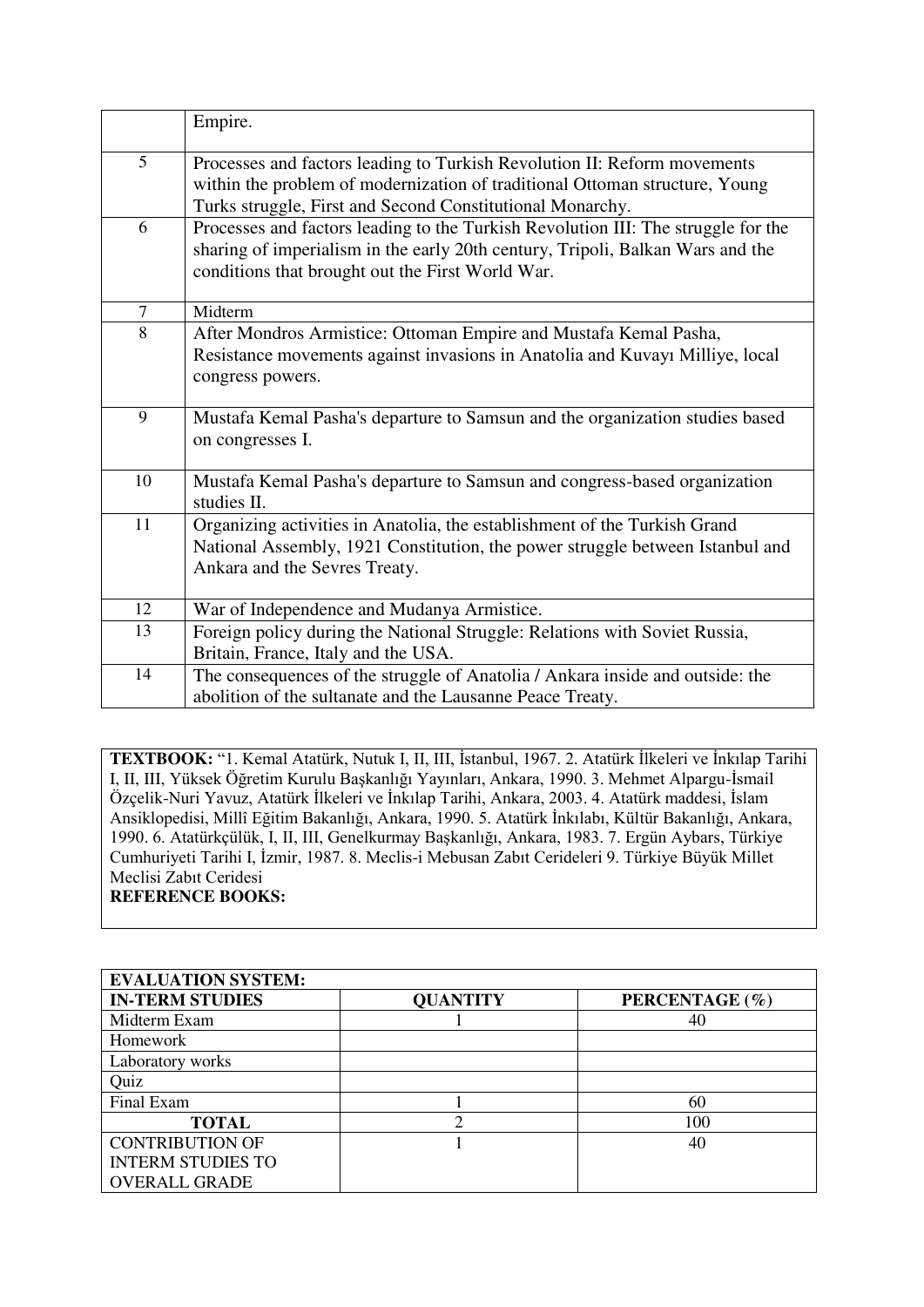| <b>CONTRIBUTION OF FINAL</b> | 60  |
|------------------------------|-----|
| EXAMINATION TO               |     |
| OVERALL GRADE                |     |
| <b>TOTAL</b>                 | 100 |

| <b>COURSE CATEGORY:</b>        | PERCENTAGE (%) |
|--------------------------------|----------------|
| Mathematics and Basic Sciences |                |
| Engineering                    |                |
| <b>Engineering Design</b>      |                |
| <b>Social Sciences</b>         | 100            |

| <b>TABLE OF ECTS / WORKLOAD:</b>                           |                 |                           |                          |  |  |
|------------------------------------------------------------|-----------------|---------------------------|--------------------------|--|--|
| <b>Activities</b>                                          | <b>QUANTITY</b> | <b>Duration</b><br>(Hour) | <b>Total</b><br>Workload |  |  |
| <b>Course Duration</b>                                     | 13              | 2                         | 26                       |  |  |
| Hours for off-the-classroom study (Pre-study,<br>practice) | 14              | $\overline{2}$            | 28                       |  |  |
| Laboratory works                                           |                 |                           |                          |  |  |
| Mid-term                                                   |                 | $\overline{2}$            | $\overline{2}$           |  |  |
| Final examination                                          |                 | $\mathcal{D}$             | $\overline{2}$           |  |  |
| <b>Homework</b>                                            |                 |                           |                          |  |  |
| Quiz                                                       |                 |                           |                          |  |  |
| <b>Total Work Load</b>                                     |                 |                           | 58                       |  |  |
| <b>Total Work Load / 30</b>                                |                 |                           | 1.93                     |  |  |
| <b>ECTS Credit of the Course</b>                           |                 |                           | 2                        |  |  |

|                                                | PO <sub>1</sub> | <b>PO2</b> | <b>PO3</b> | PO <sub>4</sub> | PO <sub>5</sub> | <b>PO6</b> | PO <sub>7</sub> | PO <sub>8</sub> | PO <sub>9</sub> | <b>PO10</b> | <b>PO11</b> |
|------------------------------------------------|-----------------|------------|------------|-----------------|-----------------|------------|-----------------|-----------------|-----------------|-------------|-------------|
| LO1                                            |                 |            |            |                 |                 |            |                 |                 |                 |             |             |
| LO2                                            |                 |            |            |                 |                 |            |                 |                 |                 |             |             |
| <b>LO3</b>                                     |                 |            |            |                 |                 |            |                 |                 |                 |             |             |
| PO: Program Outcomes   LO: Learning Outcomes   |                 |            |            |                 |                 |            |                 |                 |                 |             |             |
| Values: 0: None   1: Low   2: Medium   3: High |                 |            |            |                 |                 |            |                 |                 |                 |             |             |

| <b>INSTRUCTOR(S):</b>         |            |
|-------------------------------|------------|
| <b>FORM PREPARATION DATE:</b> | 22.05.2019 |

| <b>LEARNING OUTCOMES OF THE</b><br><b>COURSE:</b>           | <b>PROGRAM OUTCOMES:</b>                               |
|-------------------------------------------------------------|--------------------------------------------------------|
|                                                             | <b>PO1:</b> Adequate knowledge in mathematics, science |
| <b>LO1:</b> General information about the recent history of | and engineering subjects pertaining to the relevant    |
| Turkey, the required experience about the                   | discipline; ability to use theoretical and applied     |
| development of democracy in Turkey, the Republic of         | knowledge in these areas in complex engineering        |
| Turkey, to have knowledge about the basic principles        | problems.                                              |
| and philosophy of the organization.                         | PO2: Ability to identify, formulate, and solve         |